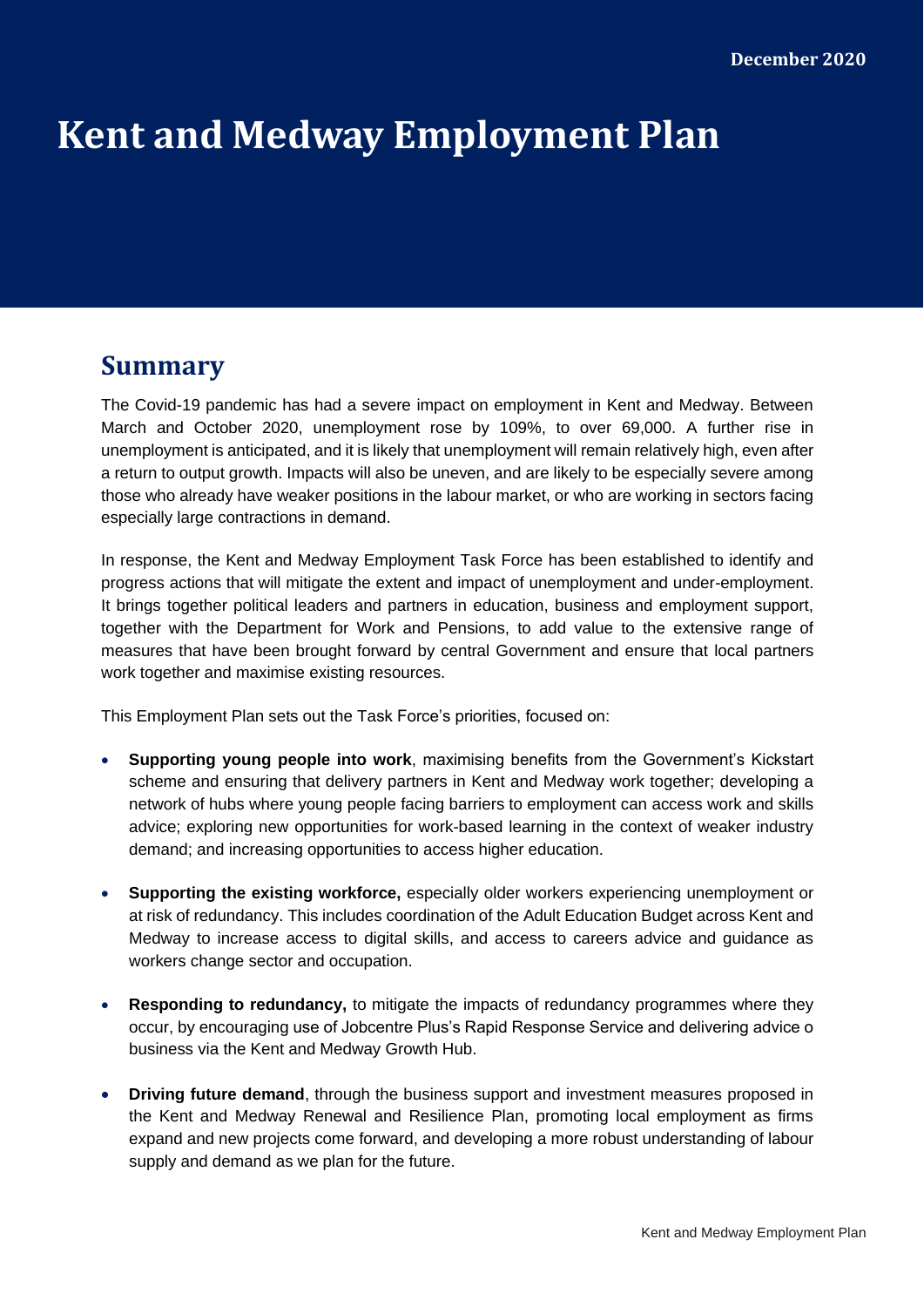# **1. Introduction**

### The employment crisis and the Employment Task Force

- 1.1. The economic impact of the Covid-19 pandemic has been severe. Unemployment has risen rapidly since public health measures were first imposed in March 2020. Bold measures have been taken nationally to mitigate the effects of the crisis and there was some evidence of the unemployment rate plateauing in September and October. But the employment outlook is very challenging, especially in the light of a 'second wave' of the virus and associated restrictions. In the short term, we have seen significant labour market disruption, as some sectors have been restricted and general demand has weakened. The longer-term impacts are also likely to be significant, as the crisis accelerates structural shifts in the economy and employment demand lags behind a return to output growth.
- 1.2. In August, Kent and Medway Economic Partnership published an **Economic Renewal and Resilience Plan,** setting out a medium-term framework to support the economy through the pandemic and into recovery. Alongside actions supporting business growth and investment, *Renewal and Resilience* recognised the central challenge of rising unemployment, and highlighted the need to take "urgent and coordinated action".
- 1.3. In response, political leaders and partners in education, business and employment support (including the Department for Work and Pensions) have come together to establish a **Kent and Medway Employment Task Force** to identify and progress actions that will mitigate the extent and impact of unemployment and under-employment<sup>1</sup>. Task-oriented and time-limited, the Task Force recognises the scale of the challenge and the complexity of the employment landscape, as well as the unpredictability of the current pandemic – but it also recognises the need to work together at pace to ensure that we can respond most effectively.

# Developing the Employment Plan

- 1.4. This **Employment Plan** sets out an initial statement of the Task Force's priorities. It identifies the key themes on which local partnership activity will be focused, providing a framework for collaboration, information and resource sharing and the development of new initiatives and solutions. As the nature of the crisis evolves, it will be regularly reviewed and updated.
- 1.5. Underpinning the Plan, we have identified four key principles to guide our activity:
	- **Adding value to the 'national spine':** The crisis has led to unprecedented intervention by national Government. This includes a series of measures to prevent and manage higher levels of unemployment, summarised in Section 3 of this Plan. The Government's delivery approach is primarily via national mechanisms, especially through DWP and Jobcentre Plus, and there are few *formal* arrangements for devolved coordination at local level. But effective delivery will rely on local insight and knowledge, joint working between local and national partners and a collaborative approach. At the heart of this Employment Plan, we want to ensure that activities

<sup>&</sup>lt;sup>1</sup> A list of the members of the Employment Task Force and a summary of its terms of reference are attached at Annex 1.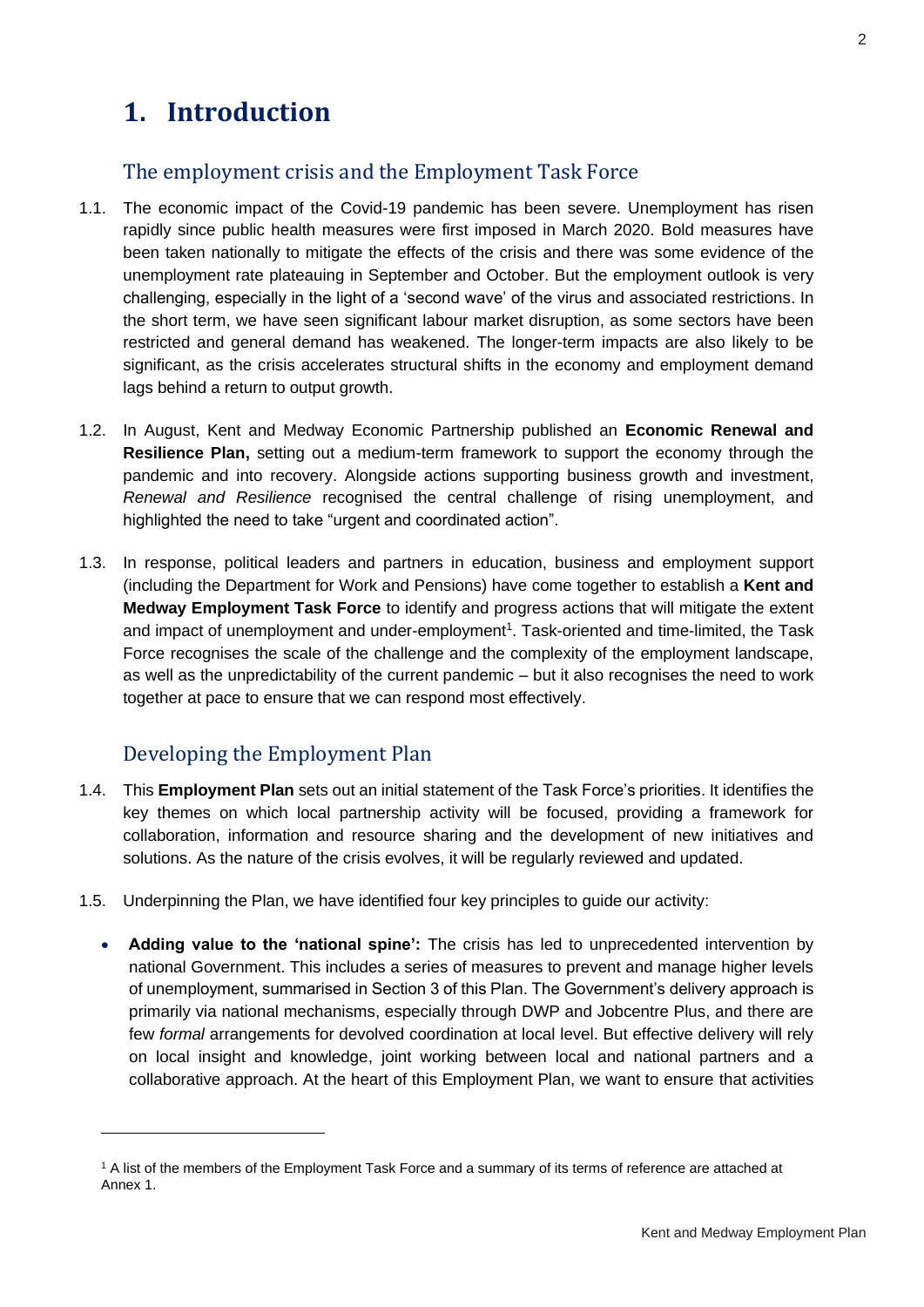avoid duplication, complement the support that is already available and ensure maximum benefit for people and businesses in Kent and Medway.

- **Maximising the value of existing resources:** In aggregate, there are substantial resources allocated to employment support across Kent and Medway. In line with the collaborative approach set out above, we want to ensure that they are used as effectively as possible, using evidence to understand where there are gaps and how partners can fill them.
- **Short-term action; longer term view:** The Task Force is a time-limited body, and our focus is clearly on the measures that should be taken to respond to a real and present crisis. But shortterm interventions should be made in the context of longer-term strategy. This means (for example) that temporary work placements should lead to longer-term employment and opportunities for training and skills development; and activity should be informed by a clearer understanding of future demand and opportunities for growth. While this Plan is not a 'skills strategy' (which would necessarily have a wider remit), we anticipate that the work of the Task Force could help to inform skills planning linked with employment demand in the longer term.
- **Building on existing strategy:** The *Renewal and Resilience Plan* provides an overall framework for the Employment Plan. We want to ensure that actions to support employment help to drive the key *Renewal and Resilience* principles:

#### **Key principles for Renewal and Resilience**

- **Greener Futures:** We aim to develop an economy which is more sustainable in the long term, contributing to net-zero emissions by 2050 and increasing employment opportunities in lower-carbon industries and technologies.
- **Productive and Open:** In the long run, the economy will only grow through increased productivity. Employment interventions should help to promote skills development and increased technology capabilities – and we welcome and encourage industry-led solutions.
- **Better Opportunities; Fairer Chances:** The worst impacts of recession are often on those with the weakest position in the labour market. We want to ensure that access to employment is linked with longer-term prospects and that the most disadvantaged are not left behind.

#### Plan structure

- 1.6. The remainder of this Plan is structured in three sections:
	- Section 2 provides an overview of the scale of the employment crisis and the measures that have been taken to mitigate it
	- Section 3 sets out our proposed priorities for action, focused on supporting young people into work; supporting the existing workforce; enabling industry responses; and developing and driving future demand for the longer term
	- Section 4 outlines our next steps in taking the Employment Plan forward, including approaches to measuring success and preparing future iterations of the Plan.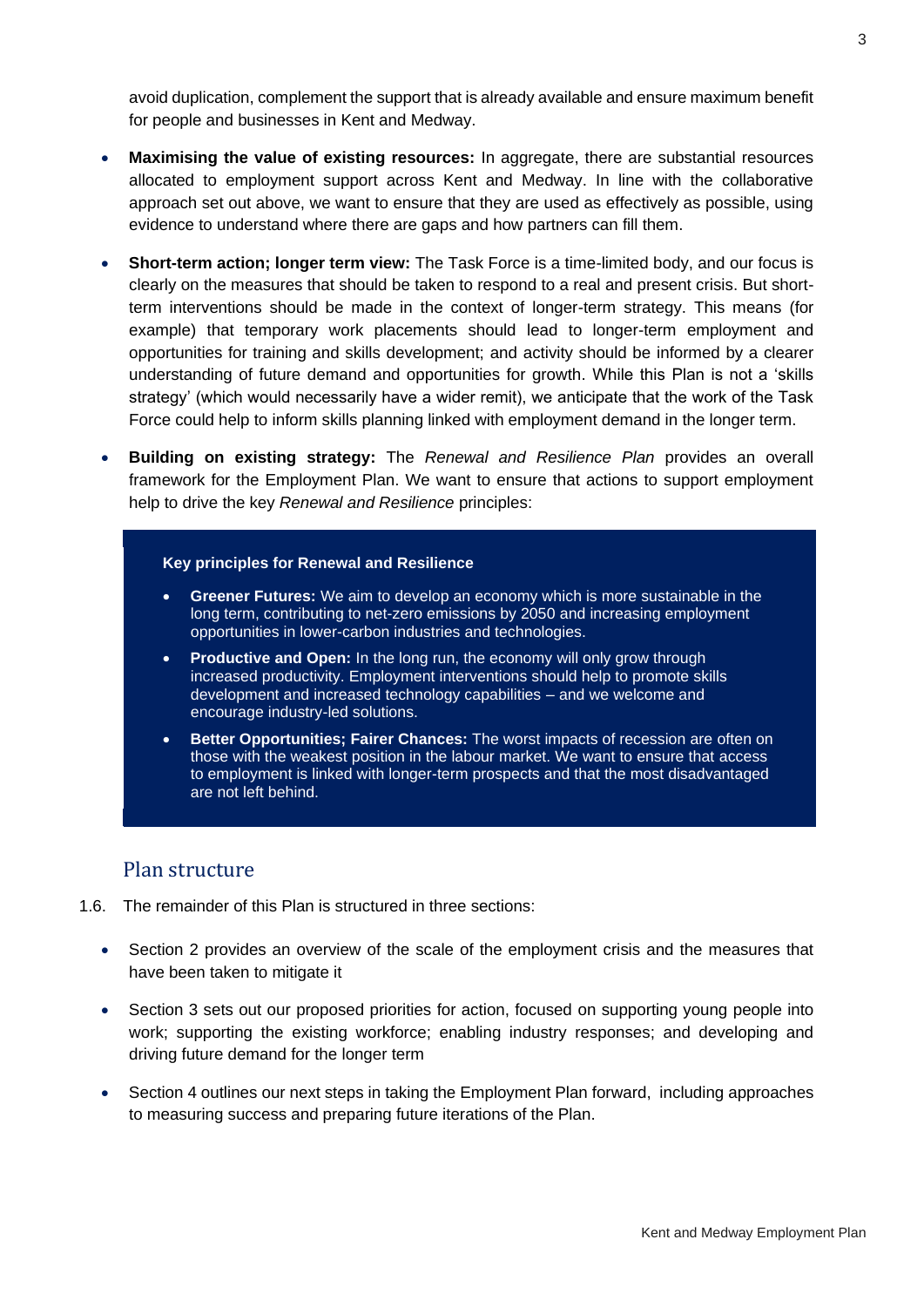# **2. The scale of the crisis**

### Before the crisis…

2.1. Before the start of the Covid-19 pandemic, **Kent and Medway's employment performance had been relatively strong in recent years.** In the five years to 2018, the total number of jobs increased by around 7.5% to 858,000 across a diverse sectoral base, with the county also benefiting from growth in the London jobs market. Unemployment had been at historically low levels for some time: in February 2020, the claimant count rate was 2.9%, slightly lower than the Great Britain average. Recent productivity growth had been modest, the county's workforce skills profile somewhat underperformed the national average and both these issues were recognised as important strategic challenges – but on the whole, the labour market was generally buoyant.

### The impact of the crisis

#### Headline impacts

2.2. Against this backdrop, **the need to impose public health restrictions to counter Covid-19 has led to a significant employment shock**. Between March and September, the claimant count in Kent and Medway rose by 119%, from around 33,000 to 72,000 (although it fell back slightly to 69,000 in October). This rate of increase was much sharper than the rise in unemployment after the financial crash, with the September claimant count rate at a level last seen in 1994.



#### **Figure 1: Unemployment (claimant count as % of population aged 16-64), 2008-20**

*Source: ONS, DWP*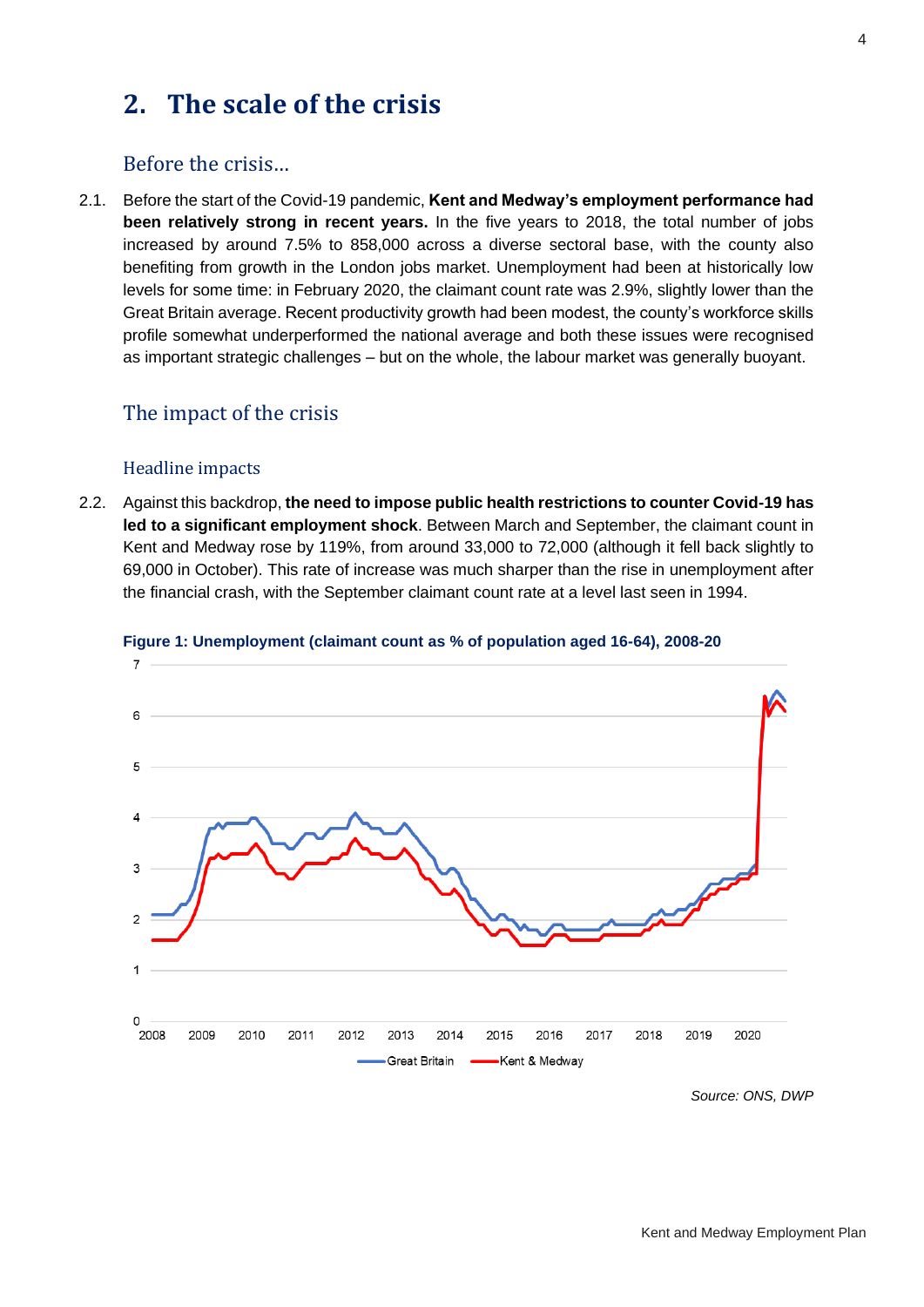2.3. **While the rise in unemployment has been substantial, it would have been greater were it not for the job subsidy measures taken by the Government** in the early stages of the pandemic. The Coronavirus Jobs Retention Scheme (CJRS), which enabled employers to furlough staff with up to 80% of pay contributed by Government; and the Self Employed Income Support Scheme (SEISS). At the end of July, around 244,000 'employments' had been furloughed in Kent and Medway, with a further 106,000 self-employed people supported through the SEISS to the end of September. The number of furloughed workers fell after restrictions were eased in the summer and the scheme has tapered down, although the scheme was extended (at the maximum Government contribution level as the previous scheme) to coincide with the reimposition of national restrictions at the start of November.

#### Sectoral impacts

- 2.4. The sectoral impacts of the Covid-19 pandemic have varied substantially between sectors, with the sharpest falls in output so far occurring in those sectors that have been most vulnerable to public health restrictions, especially hospitality and arts; entertainment and leisure; and retail and wholesale (as well as in construction). This is reflected in employment, with firms in these sectors especially likely to take advantage of the furlough scheme and some large Kent businesses with exposure to the travel and tourism sector (such as P&O and Saga) announcing major redundancies.
- 2.5. Three issues are worth highlighting in relation to the employment impacts on different sectors:
	- First, some of the most severely impacted sectors, such as retail and hospitality have traditionally been relatively labour-intensive and have tended to be important sources of lower wage and entry-level jobs. The likelihood is that lower-income workers will be disproportionately impacted by unemployment and temporary furlough arrangements, and that reduced entry-level jobs will disproportionately impact younger people joining the labour market<sup>2</sup>.
	- Second, the pandemic is likely to lead to some structural, as well as temporary, changes in labour demand: for example, the crisis has accelerated trends towards online retailing and home working that were already emerging, driven by technology. Although the picture is still uncertain, the likelihood is that the shape of the economy (and the jobs required) will be somewhat different from before. This will be further advanced in some sectors by a continued shift towards automation, which may itself be a means of building resilience to health-related shocks $^3$ .
	- Third, despite the poor general climate for employment and a fall in advertised vacancies, there were still around 48,000 unique job vacancies in Kent and Medway in July and August this year. The highest number were in nursing, care, driving, teaching and cleaning, with (unsurprisingly) a continued decline in catering and hospitality. So while overall, the current crisis is a crisis of demand, there are still supply-side challenges in enabling workers to change sectors and occupations in response to dislocation.

<sup>2</sup> Institute for Fiscal Studies (2020),Briefing Note BN278, *Sector shutdowns during the coronavirus crisis: Which workers are most exposed?*

<sup>3</sup> RSA (October 2020), *Who is at risk? Work and automation in the time of Covid-19*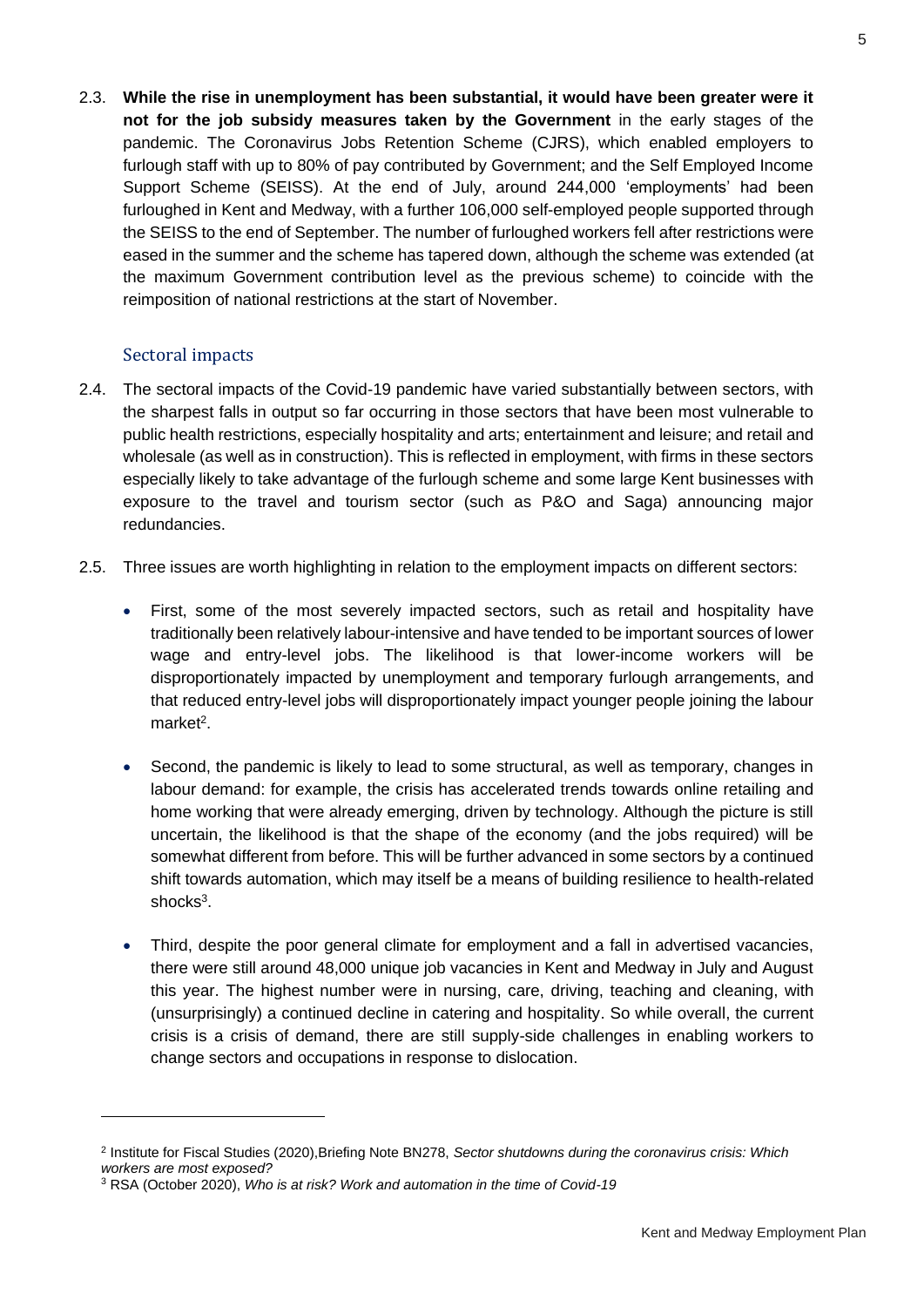#### Spatial impacts

2.6. Kent and Medway's economy is diverse, and this diversity is reflected in the spatial distribution of employment impacts so far. Every local authority area in the county has experienced a sharp rise in unemployment – but claimant count rates are substantially higher in Thanet and, to a lesser extent, other coastal and estuarial districts than elsewhere in Kent and Medway: currently, the claimant count rate in Thanet is around 10% - among the highest in the country. This reinforces pre-existing disparities (and reflects relatively high levels of employment in sectors such as hospitality), and highlights a need for locally-focused solutions.

#### Age-related impacts

2.7. Unemployment has risen sharply in all age groups since March. However, evidence from previous recessions suggests that younger workers and new entrants to the labour market are likely to be especially at risk of unemployment as the crisis continues. Younger workers are also especially vulnerable to longer term 'scarring', with periods out of work at the start of their career affecting job and wage prospects in future years<sup>4</sup>. This has informed the focus of several recent Government initiatives on support for young people (for example the new Kickstart scheme).



#### **Figure 2: Claimant count by age, Kent and Medway**

*Source: DWP*

2.8. However, there are also specific challenges facing older workers, especially those that are faced with career change. Research for DWP highlights employer perceptions and digital skills barriers as particular challenges, with those aged 50+ and facing redundancy recognised as a priority group by Jobcentre Plus<sup>5</sup>. Potentially, the risks to older workers could be greater than in previous

<sup>4</sup> Resolution Foundation (2020), *Class of 2020: Education leavers in the current crisis*

<sup>5</sup> DWP (2015), *Fuller Working Lives: 50+*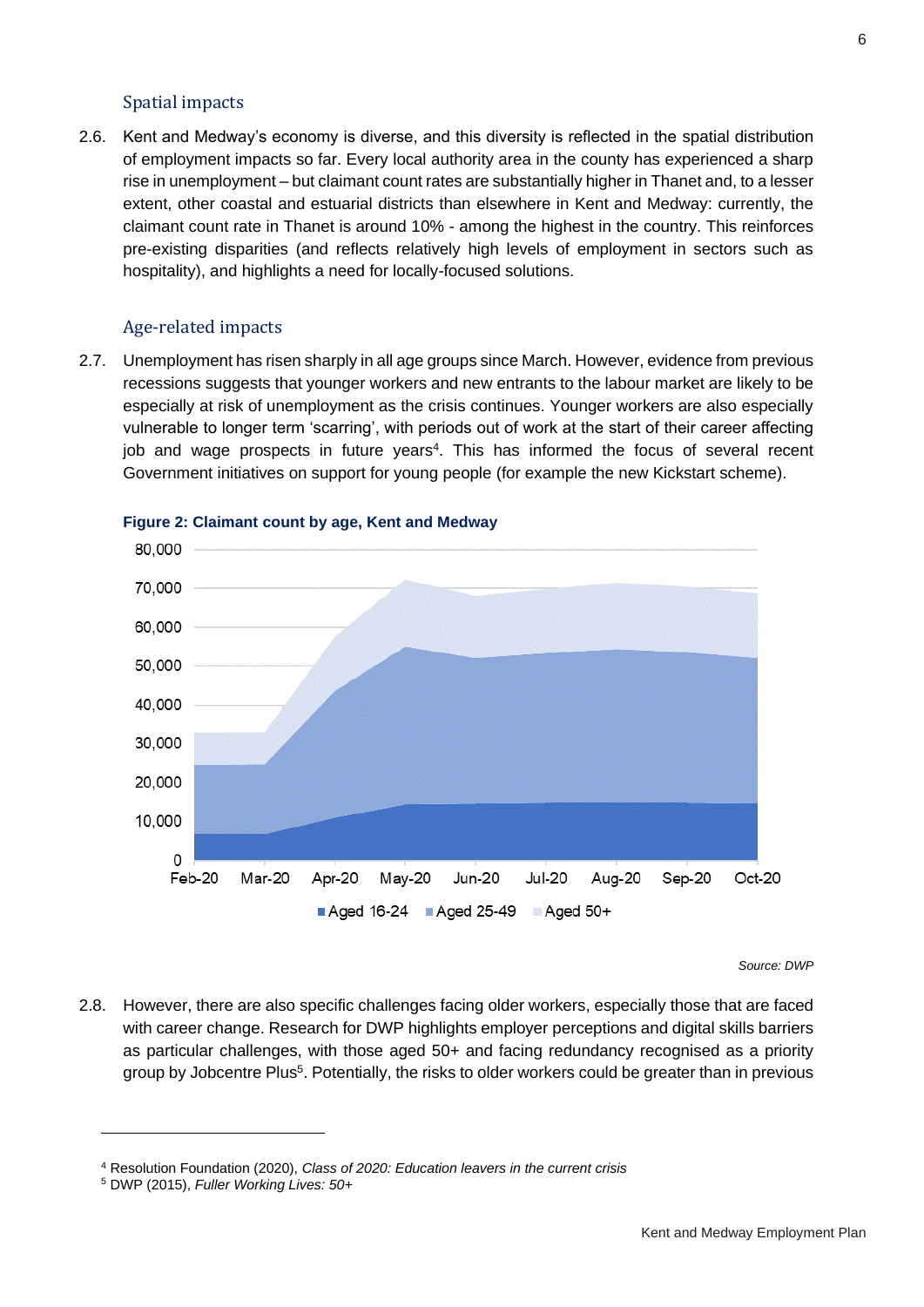recessions, given the later state pension age and the increasing tendency for people to work past retirement age.

# The future employment outlook

2.9. Earlier this year, the Office for Budget Responsibility prepared a series of scenarios for the UK economy in the light of the Covid-19 crisis. All three anticipate a sharp rise in unemployment in 2020, although in the central and 'downside' scenarios, unemployment continues to rise in 2021, and remains above the rate at the start of the pandemic even after five years:



**Figure 3: Future unemployment scenarios (UK unemployment rate, %)**

2.10. These scenarios are indicative and were prepared before the second wave of Covid-19 infections<sup>6</sup>. But they reflect experience from previous recessions, which saw continued high rates of unemployment, even after the economy returned to growth. The likelihood is that headline unemployment will rise further – perhaps substantially – over the coming months and will remain higher than 'normal' for some time.

#### **Refreshing the economic data**

Further analysis of the impact of Covid-19 on the Kent and Medway economy is set out in the [Economic Impacts Evidence Base,](https://www.kent.gov.uk/__data/assets/pdf_file/0015/112281/Economic-Renewal-and-Resilience-Plan-Economic-Impacts-Evidence-Base.pdf) published alongside the Renewal and Resilience Plan. This will be updated later in the autumn. Latest data for Kent and Medway is published on the [Covid-19 Economic Recovery Dashboard.](https://www.kent.gov.uk/about-the-council/information-and-data/facts-and-figures-about-Kent/economy-and-employment#dashboard)

*Source: OBR*

<sup>6</sup> The OBR will publish revised economic analysis in November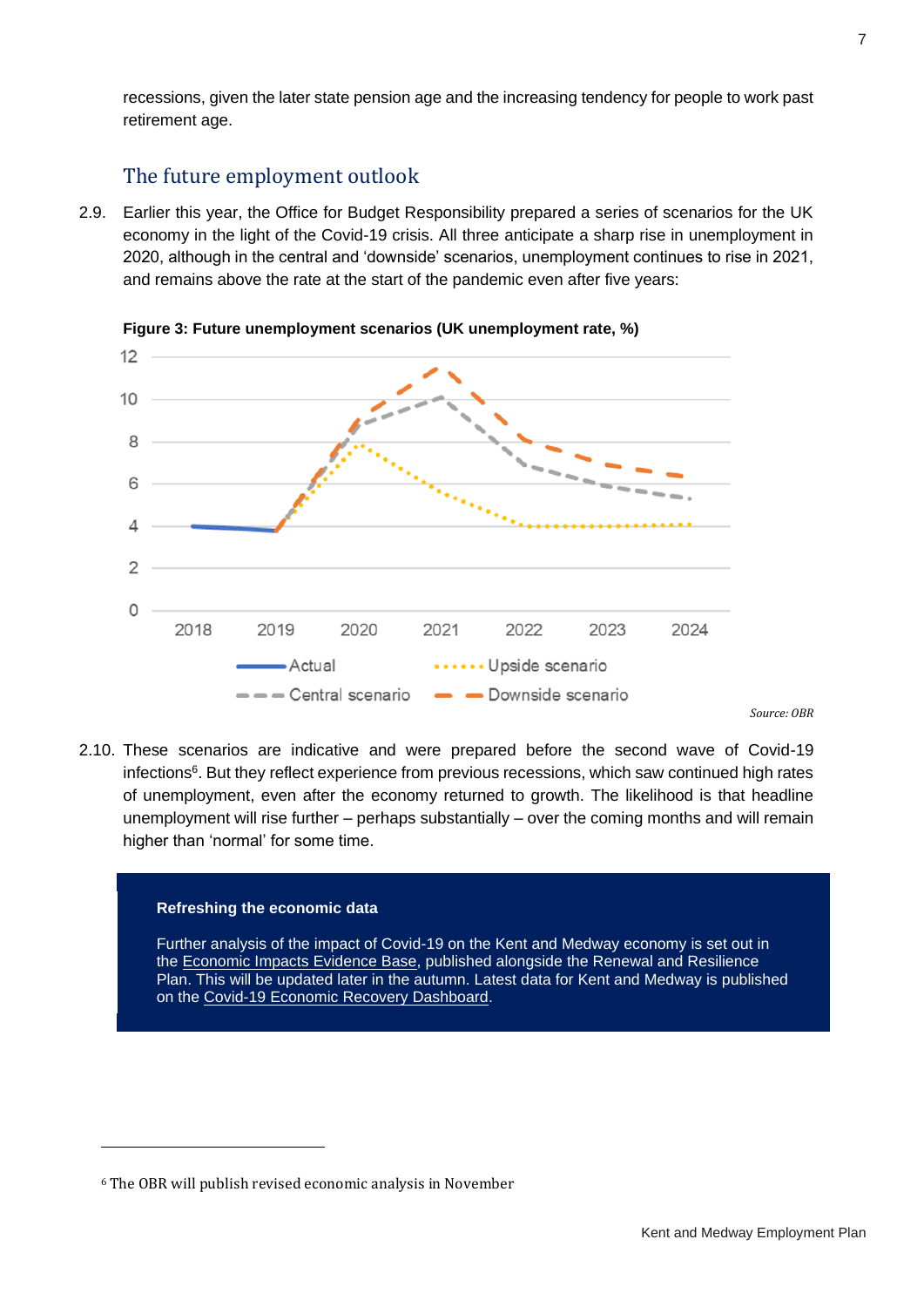# The national response

- 2.11. Against this outlook, the Government has put in place a suite of employment support measures. These are set out in Annex B: in summary, they include:
	- **Subsidy schemes to retain existing employment**, principally the extended Coronavirus Job Retention Scheme, which helps businesses to retain employees in conditions of low demand or when premises have been forced to close) and the extended Self Employed Income Support Scheme.
	- **Measures to directly subsidise new employment**, principally the Kickstart scheme, which offers six-month work placements for those aged 16-24 in receipt of Universal Credit and at risk of long-term unemployment. Organisations have been invited to come forward to act as 'gateways' to the Kickstart scheme, supporting smaller employers: several have applied in Kent and Medway (including Kent Invicta Chamber of Commerce, West Kent Partnership and CXK), and a list of approved organisations is likely to be published shortly.
	- **Measures linking employment and training,** including Apprenticeships, Traineeships and Sector-Based Work Academies
	- **Careers advice and employment support,** including services offered via the National Careers Service (delivered in Kent and Medway by CXK) and job-finding and other support services delivered by Jobcentre Plus.
- 2.12. The national response represents a substantial expansion of activity in a short period of time. Supporting and adding value to the national offer, alongside delivery of wider actions to support business growth and investment should help to mitigate the challenges we face in the short to medium term, and contribute to our broader strategy for Renewal and Resilience.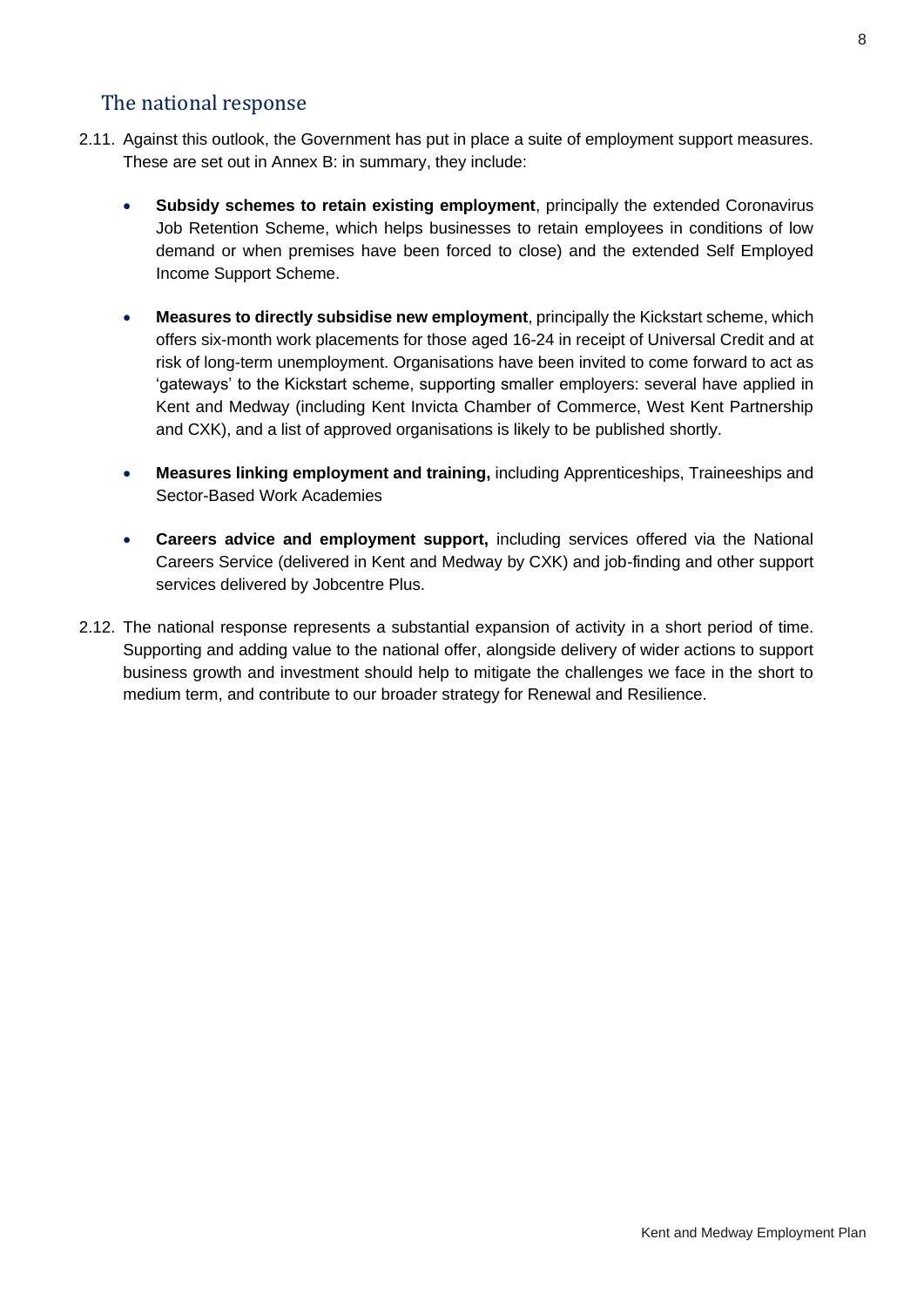# **3. Priorities for action**

3.1. Looking ahead to the next 12-18 months, our focus will be on four priority areas for action, all of which are of equal importance:



### Supporting young people into work

#### The case for action

- 3.2. Unemployment among people aged 18-24 increased by 121% in Kent and Medway between March and September. Young people<sup>7</sup> are often disproportionately impacted by unemployment during recession, given the difficulty of entering a weak labour market without experience – and experience at the start of working life can leave 'scarring' effects on wages and career prospects lasting several years.
- 3.3. The nature of the current crisis also presents specific challenges: many entry-level jobs in hospitality, retail and customer service are restricted (either through legislation or lack of demand). The volume of Apprenticeships and other work-based learning opportunities has also fallen, and although not yet visible in the data, there is also a risk of more young people becoming NEET (not in employment, education or training).

#### Key actions

3.4. **Making Kickstart work:** Kickstart is at the centre of the Government's efforts to ensure access to employment for young people, and it is important that we maximise the benefits for jobseekers and employers in Kent and Medway:

 $7$  Age definitions vary, although our primary focus in this section of the Employment Plan is on people aged 18-24.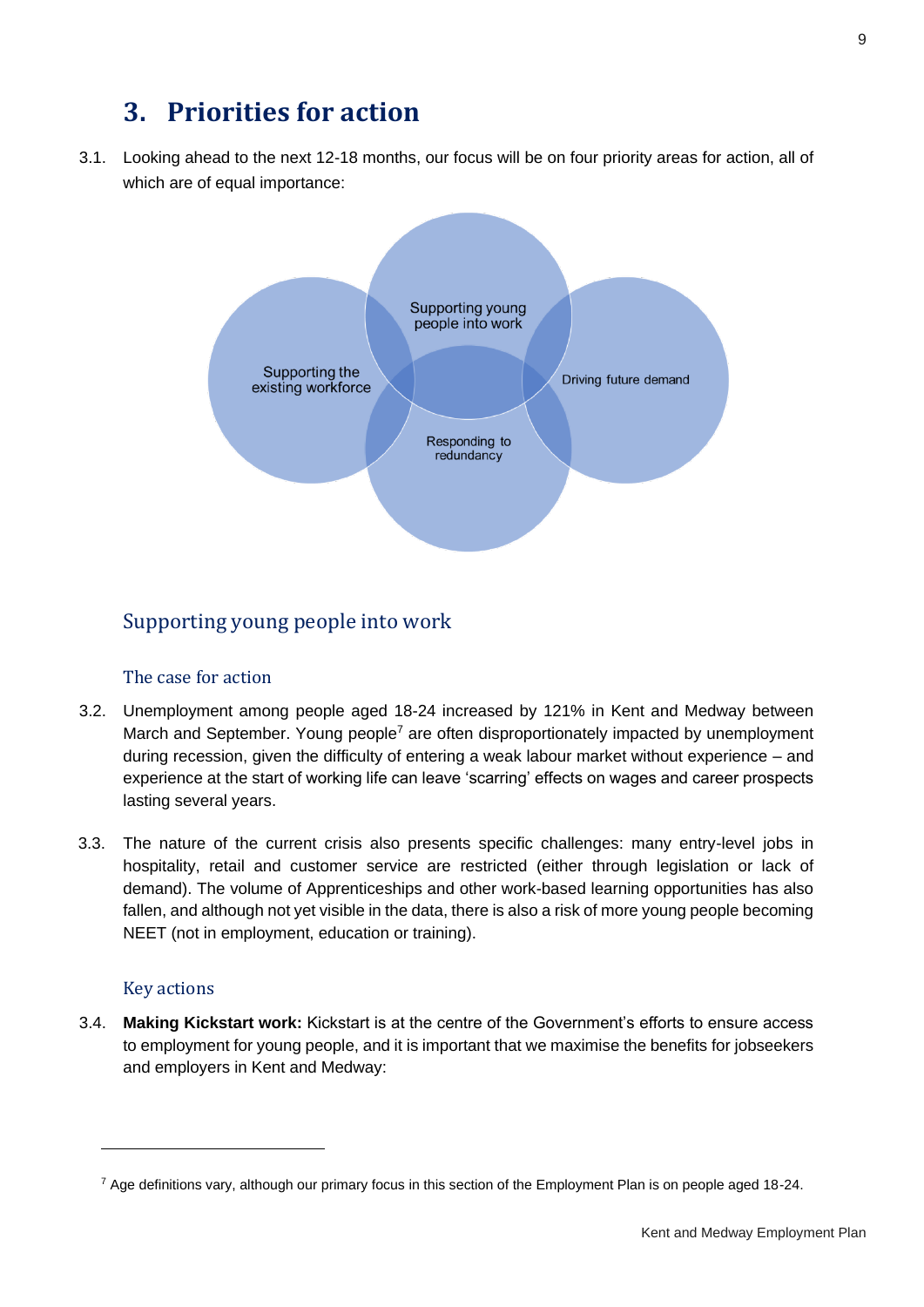- With an economy dominated by SMEs, 'Gateway' organisations will be important in aggregating demand and providing a clear and simple service to businesses. **We will seek to ensure that Gateway organisations in Kent and Medway work together**, exchange information, signpost to each other where relevant and share best operational practice. We will also provide a clear guide to approved Gateway organisations in the county, so that businesses can make an informed choice.
- **Public sector partners will lead by example** in offering high quality placements linked with longer term opportunities.
- The Government funding for Kickstart placements will pay the National Minimum Wage (plus National Insurance and auto-enrolment costs) for up to 25 hours per week. While some employers may choose to top this up to full-time hours, many will be unable to do so. However, there is an **opportunity to enable young people on Kickstart placements to access training** in the remaining time. The Task Force, working with our further education colleges will explore the potential for this and other flexibilities.
- Alongside promotion and coordination of Kickstart, partners (including Gateway organisations) will promote a wider range of opportunities to employers, including the Traineeship and Apprenticeship incentives offered by Government through the *Plan for Jobs.*
- 3.5. **Establishing a network of Youth Hubs:** Jobcentre Plus is seeking to develop new partnerships to deliver 'youth hubs' in community settings. These aim to provide employability and skills advice to young people with significant barriers to employment, with access to specialist advisory teams, linked with a wider range of support services. Jobcentre Plus is already providing youth hub services in conjunction with Medway Council via a facility in Chatham: there is interest elsewhere across the county, and we will seek to promote and build on this, establishing the youth hub concept across the county. Looking to the longer term, we will work with DWP to support the youth hub sustainability, developing partnerships using existing programmes, organisations and resources.
- 3.6. **Exploring new opportunities for work-based learning in the context of reduced industry demand:** The reduction in work-based learning opportunities presents a long-term economic problem for Kent and Medway businesses, as well as an immediate problem for learners, especially those who might otherwise be NEET. Reducing the skills pipeline now will also have negative economic consequences in the future. Working with industry associations, businesses and the community and voluntary sector, the FE sector will explore new approaches to raising demand in the short term.
- 3.7. **Increasing access to further and higher education,** including through the increased provision of short courses that can build up credits over time, helping people to gain university education during a weak labour market.
- 3.8. **Promoting and coordinating access to good quality information, advice and guidance in schools**: Schools have a central role in providing information to school leavers about career options and the various initiatives designed to help them enter the labour market, working in conjunction with the careers adviser network. They are also at the forefront of developing opportunities to support virtual work experience. We will support this role through the provision of strengthened labour market information.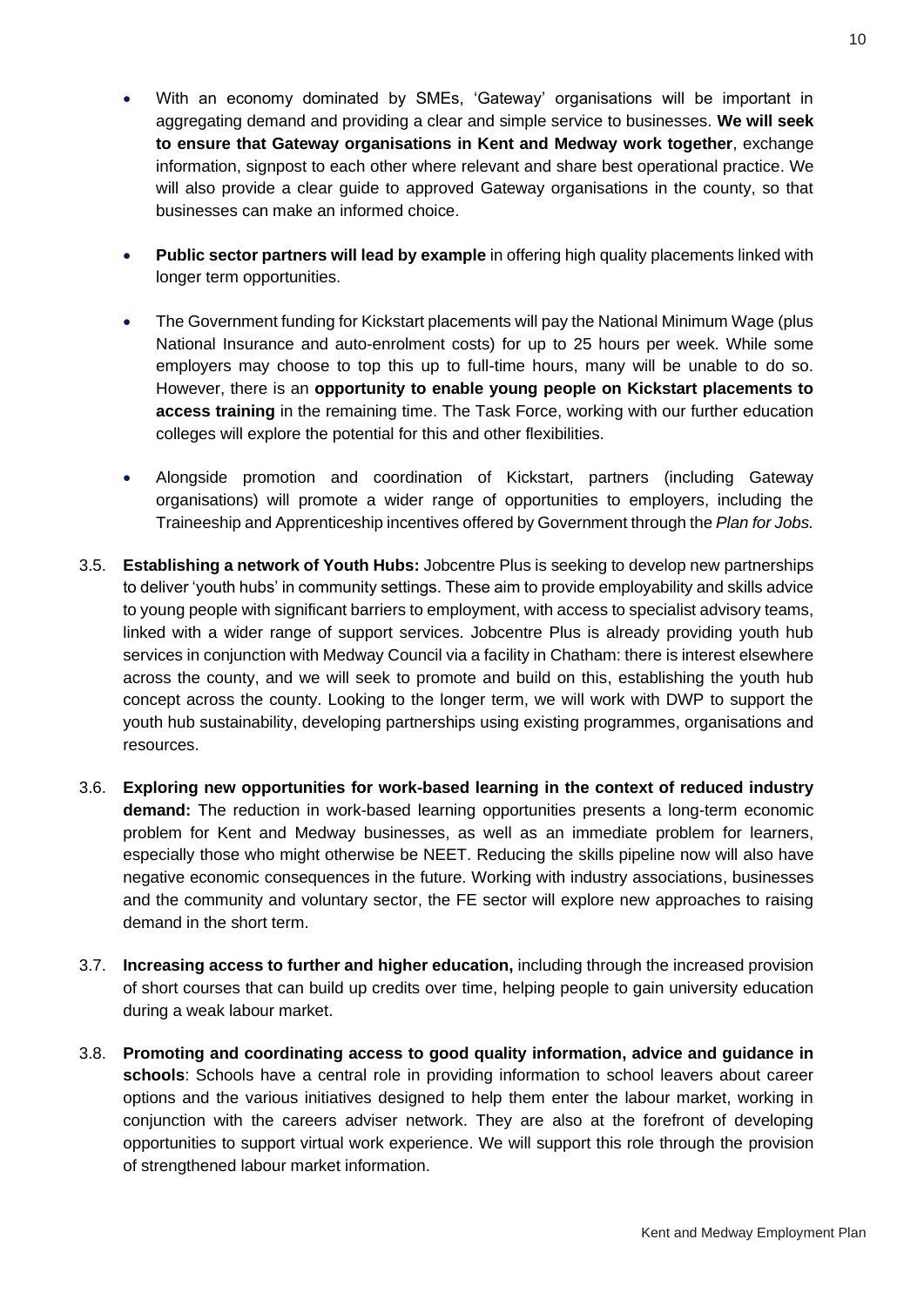# Supporting the existing workforce

#### The case for action

3.9. As Section 2 set out, unemployment has risen sharply in all age groups, and despite a strong national policy focus on younger workers, older age groups account for the great majority of the unemployed. Older workers in particular are more likely to face challenges associated with a lack of digital skills (especially where these have not been a requirement in previous employment), and the wider impacts of unemployment on household incomes and living standards are likely to be significant. Given the differential sectoral impacts of the crisis, some people may find it difficult to access new work in the same sector, so developing and applying transferable skills will be important.

#### Key actions

- 3.10. **Coordinating the use of the Adult Education Budget:** The Adult Education Budget is an important source of funding for provision to help people gain the skills they need for progression in work, especially in support of digital skills. We will explore ways in which the use of the AEB can be better coordinated across adult education providers (including Kent County Council, Medway Council and the further education sector), so that available provision can be better promoted and linked with economic need, and so that potential beneficiaries can be better signposted. In the longer term, a strong track record in partnership development and coordination will support the development of proposals for greater local control over the use of the fund.
- 3.11. **Promoting and coordinating access to advice, guidance and support:** The National Careers Service, managed in Kent and Medway through CXK, offers advice and guidance to people of all ages. Task Force members will actively promote the service in the context of a wider number of people facing career change decisions.

#### **Supporting skills and prosperity in the medium term**

Some new approaches accelerated as a response to the Covid-19 pandemic could be developed further as part of a wider strategy for the medium-to-long term. For example, experience of working remotely and the greater number of modular courses could lead to new opportunities to develop work-based CPD and Higher and Degree Apprenticeships.

To understand the scale of the opportunity and to plan to meet business need, will identify the range of provision currently available to support professional development across Kent and Medway, and will work with business to promote existing programmes and identify gaps and new ideas.

### Responding to redundancy

#### The case for action

3.12. The Job Support Scheme should help to reduce the number of businesses that are forced to make people redundant to a loss of demand or forced closure. But we have already seen redundancies at some major firms in Kent, and in the event of a prolonged downturn, further job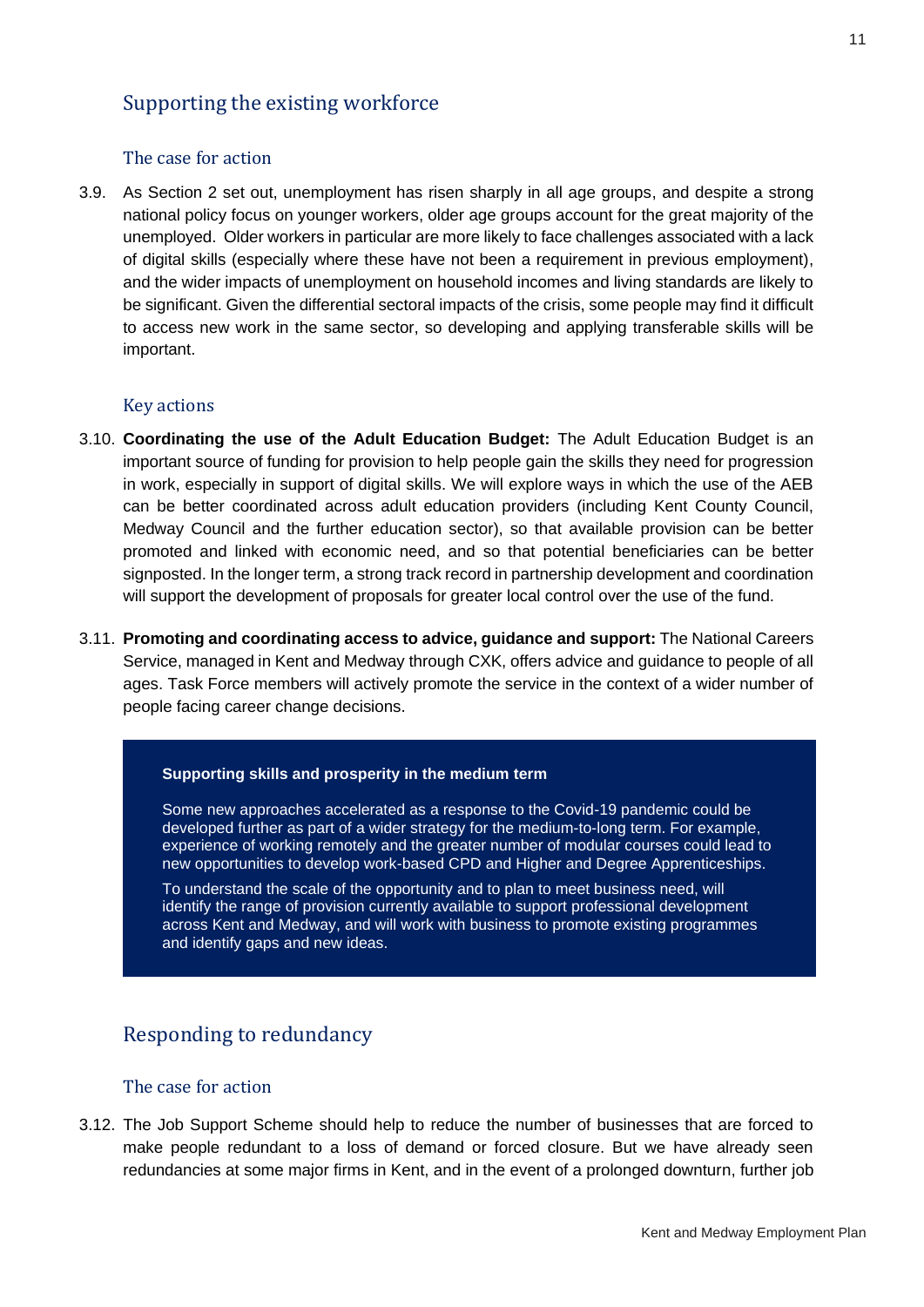losses are likely to be inevitable. We want to ensure that firms making redundancies work with Jobcentre Plus and other partners to make sure that support is in place for those leaving employment.

#### Key actions

- 3.13. **Leveraging the role of the Growth Hub:** Through the Kent and Medway Growth Hub's Business Support Helpline, we will promote take-up of measures to incentivise employment and we will provide advice to firms seeking redundancy support.
- 3.14. **Promoting the Rapid Response Service:** Jobcentre Plus offers a Rapid Response Service to employers and their employees facing redundancy situations. This involves help to employees in applying for alternative employment and accessing benefits and training. We will ensure that employers are aware of and are able to access the service and we will seek to secure feedback so that it can be developed further in the future.

# Driving future demand

#### The case for action

3.15. The actions set out above are all focused on the supply side: providing services to individuals so that they can access employment and advice to employers so that they can better engage with the services that are available. However, the current crisis is fundamentally a crisis of demand, driven by necessary restrictions on activity and by investor and consumer uncertainty. As well as mitigating the impacts of unemployment, we need to retain and generate demand for new employment, especially in sectors with strong prospects for growth.

#### Key actions

- 3.16. **Promoting business growth and investment:** The Renewal and Resilience Plan sets out a series of measures to support wider economic recovery, especially in relation to business support (access to business advice and guidance, financial support for innovation, attracting and retaining investment, and so on). While these form part of a wider economic development agenda, their successful delivery will obviously impact on employment prospects. At the same time, major projects in Kent and Medway will lead to further employment demand. Without duplicating activity elsewhere, the Task Force will maintain an awareness of wider opportunities for growth in the economy, and in addition will:
	- **Promote best practice in securing local employment** when new job-creating schemes come forward – for example, by encouraging expanding employers to advertise vacancies through Jobcentre Plus, create Apprenticeships, take advantage of schemes such as Kickstart, and so on.
	- **Ensure that employers have access to information about the skills and employment support opportunities that are available to them.** Over the course of the pandemic, the Covid-19 Support Helpline delivered through Kent and Medway Growth Hub has been an invaluable source of information and support to business. We will work to expand the remit of this service, so that the complex range of employment support products can be clearly explained, navigated and promoted, with clearer referral routes.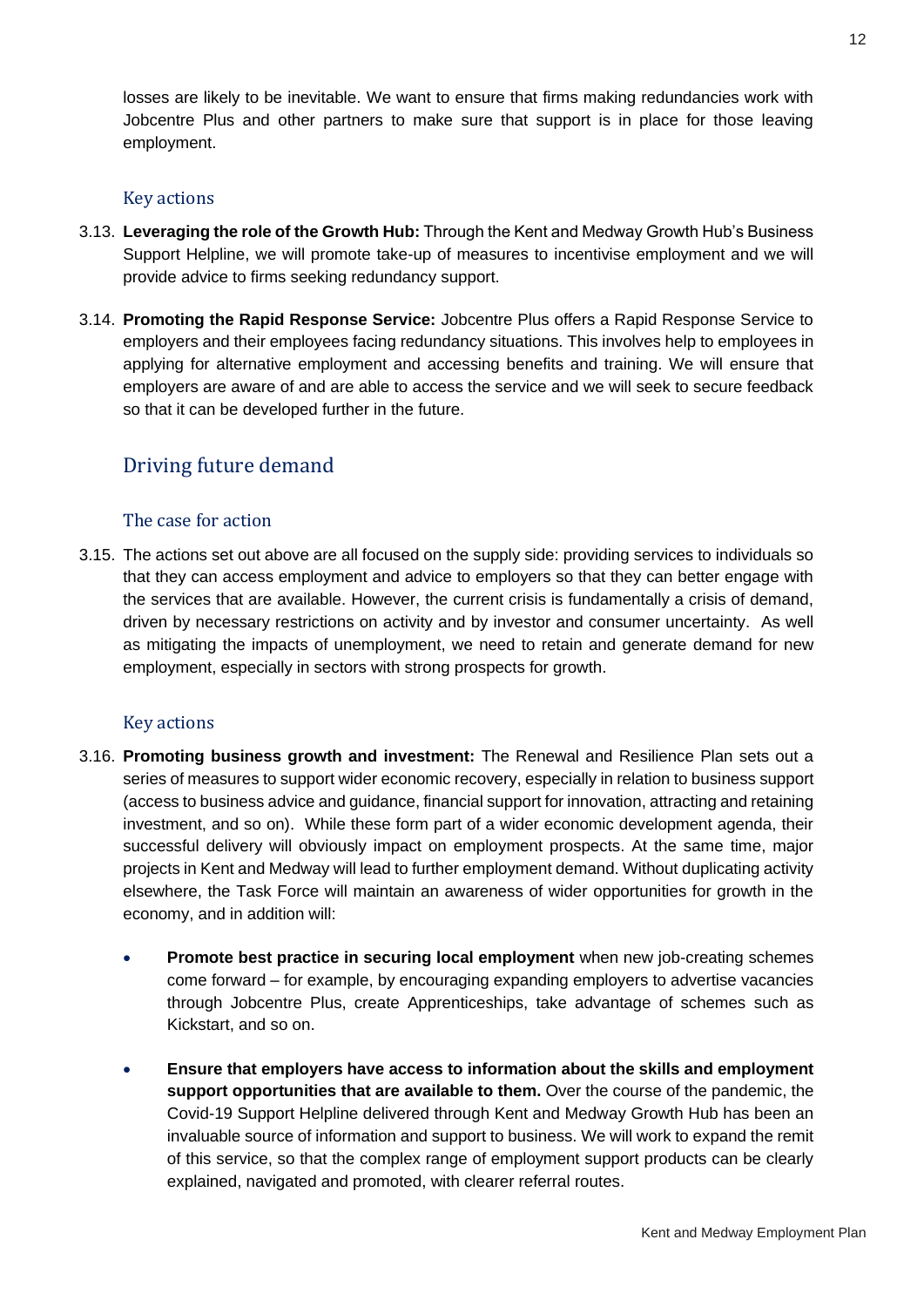• **Support engagement between employers and providers**, leveraging the value of the business connections of the Chamber, other business representative organisations and the local authorities.

#### Industry-led initiatives

3.17. Although much of the focus of the actions in this Employment Plan is on public sector-led interventions to support business, the Task Force seeks to support industry-led solutions to secure a supply of skilled employees. Work is underway in the horticultural and creative sectors to develop approaches to securing a retaining talent by identifying complementary needs across a series of businesses in the sector and working with further education and other partners to help meet these. We will identify opportunities for similar approaches in other sectors, and will explore the potential for establishing Group Training Agencies or similar industry-led mechanisms in Kent.

#### Looking to the future and better understanding demand and supply

- 3.18. Finally, looking to the longer term, there is a need for a better shared understanding of future employment demand, and how this could influence the need for skills and qualifications and inform the career choices that people make.
- 3.19. To inform this, we will commission a new edition of the Kent and Medway Workforce Skills Evidence Base, setting out a qualitative and quantitative assessment of future workforce needs. This will take account of technology and structural changes in the past few years (some of which have been accelerated by the pandemic), as well as key projects and new investments in the county, and will help to inform the next stage of strategy development.
- 3.20. In the meantime, we recognise that the wider economic picture is changing fast. At the same time as focusing on longer-term employment opportunities, we must be flexible in responding to changing data and new sources of intelligence.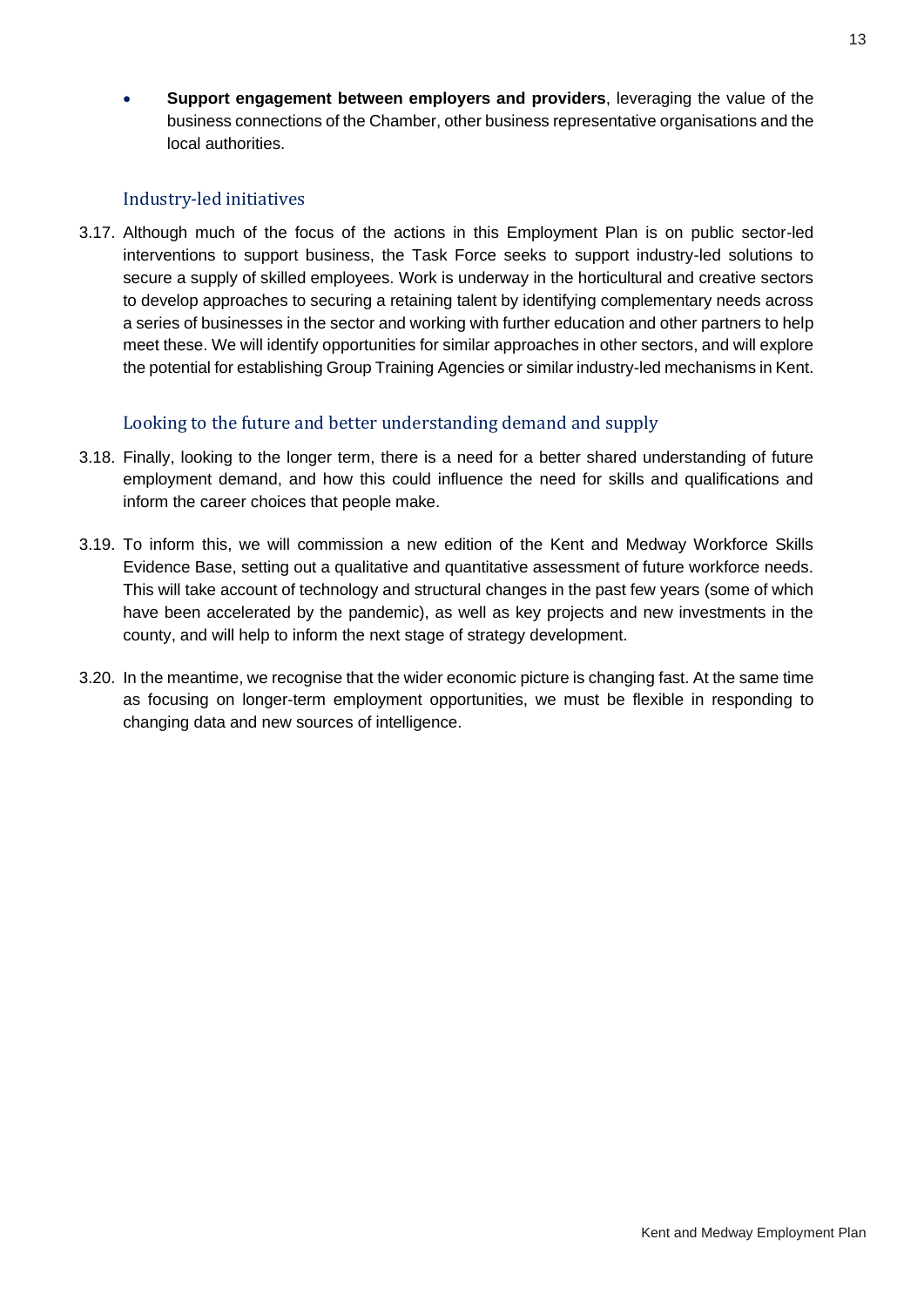# **4. Moving forward**

#### Measuring progress

- 4.1. Given the scale of the crisis and its potential impacts on people and businesses, the Employment Task Force seeks to ensure rapid progress in taking forward the areas for action identified in this Plan.
- 4.2. Alongside regular reports on progress, it will also maintain oversight of the 'bigger picture', in understanding (for example) local take-up of the support measures made available through central Government, identifying any barriers and working through ways in which these can be overcome. To support this, we will work to improve access to performance intelligence (as opposed to raw monitoring data) so that this can be used to inform oversight and make sure that local action is directed in the most productive way.
- 4.3. As part of this, we will seek to define some metrics that can be used to provide an accessible and meaningful indication of progress (ensuring that in doing so, we use existing monitoring systems and data rather than creating new processes).

#### Reviewing the Plan

.

4.4. We will keep this Plan under review. As the Covid-19 response evolves, it is highly likely that new Government measures will be introduced, and existing ones adapted. We will be flexible and agile and will respond accordingly, in line with the principles outlined at the start of this Plan.

#### The longer term: Developing an exit strategy

- 4.5. The current crisis has highlighted the need for a better coordinated approach to employment and skills, and the Employment Task Force has a key role in galvanising activity and bringing partners together. While this Plan – and the Task Force – is rightly focused on the immediate response to rising unemployment, many of the challenges that we need to tackle require longer term intervention, to ensure that the workforce is equipped to take advantage of – and drive – the economic opportunities of the future.
- 4.6. Over time, we anticipate that greater inter-agency collaboration will become an *outcome* of the Task Force, as well as a *process:* building on the work of the Task Force, we aim to create a lasting 'employment coalition' grounded in practical action and a better mutual understanding of what each partner can do. As well as developing a clearer understanding of future employment demand linked with the economic development strategy for the county, this will also include responding to the forthcoming Skills White Paper and exploring opportunities for investment in skills development – and potentially seeking additional freedoms and flexibilities where we have demonstrated partnership delivery capability and clear business cases.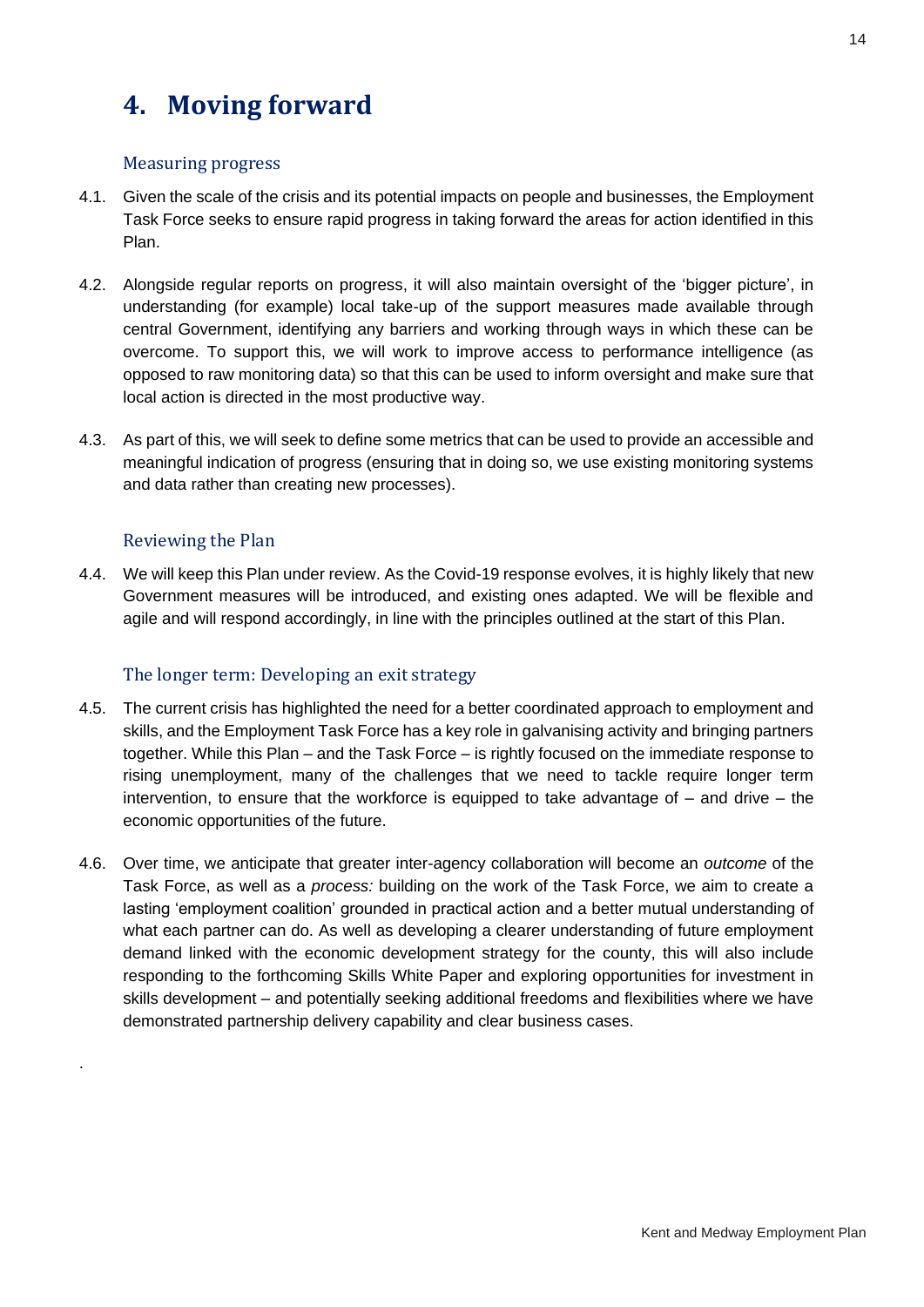# **Annex A: Kent and Medway Employment Task Force membership**

- Roger Gough (Chair) Kent County Council
- 
- Rodney Chambers Medway Council
- 
- Professor Karen Cox University of Kent
- Carol Ford
- Sir Roger Gale MP
- Damian Green MP
- 
- 
- 
- 
- 
- Pauline Smith CXK
- 

• Alan Brookes Kent Association of Head Teachers • Simon Cook Mid-Kent College

• Nicolas Heslop **Tonbridge and Malling Borough Council** • Jo James **Kent Invicta Chamber of Commerce** • Sarah Kennett **Department for Work and Pensions** 

- Anthony Lilley **Creative District Improvement Company** 
	- Geoff Miles Chair, Kent and Medway Economic Partnership
		-
- Paul Winter **Chair, Kent and Medway Skills Commission**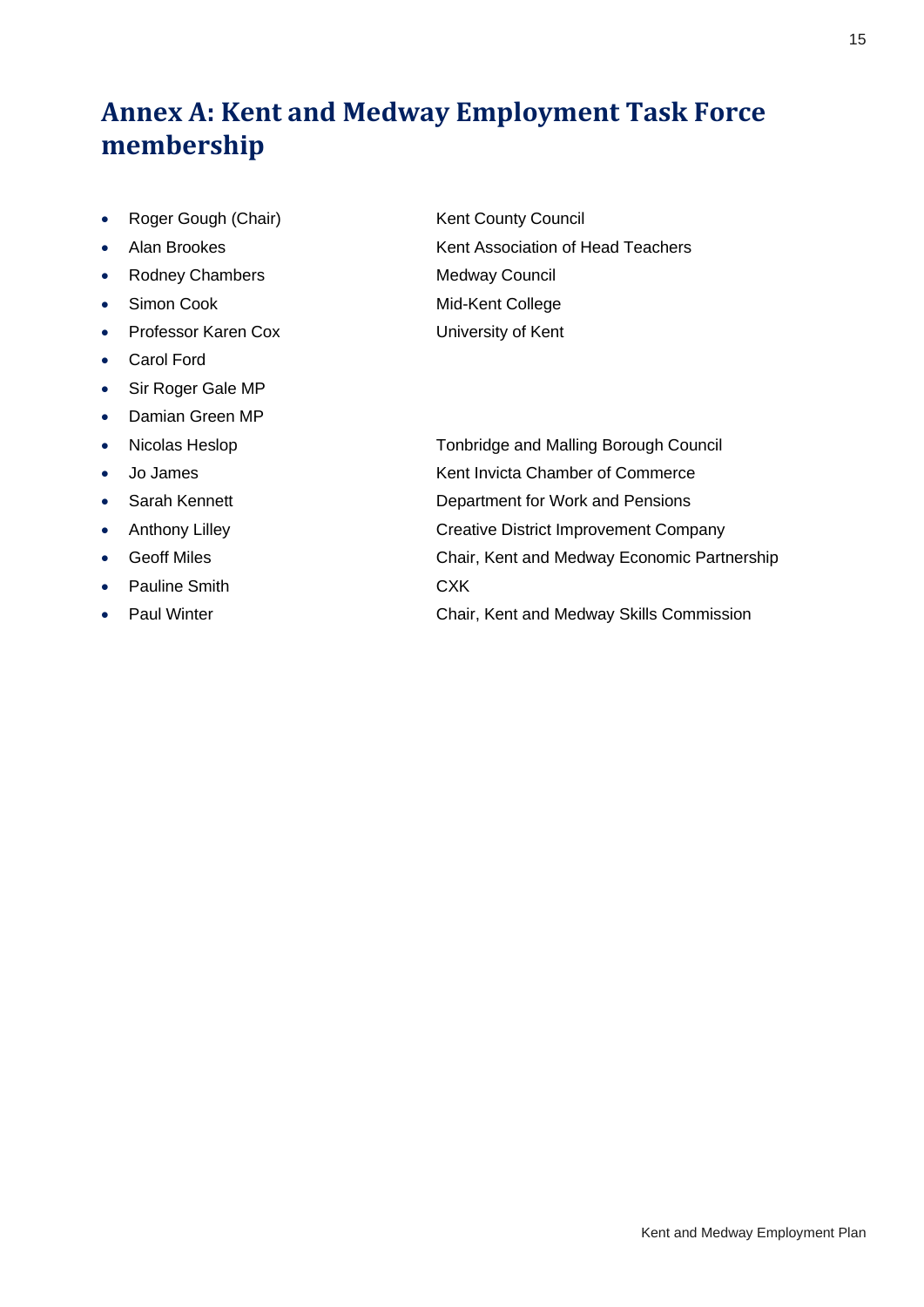# **Annex B: Summary of national employment support measures**

Ē

| Subsidy schemes to retain existing employment                            |                                                                                                                                                                                                                                                                                                                                                                                                                                                                                                                                                                                                                                                                |
|--------------------------------------------------------------------------|----------------------------------------------------------------------------------------------------------------------------------------------------------------------------------------------------------------------------------------------------------------------------------------------------------------------------------------------------------------------------------------------------------------------------------------------------------------------------------------------------------------------------------------------------------------------------------------------------------------------------------------------------------------|
| Coronavirus Job<br><b>Retention Scheme</b>                               | Launched in March to enable employers to retain staff in conditions<br>of forced closure or weak demand by enabling them to furlough<br>employees. The scheme was due to be replaced on 1 November,<br>but has been extended to 31 March 2021 in response to the<br>reimposition of national Covid-19 restrictions. The scheme will be<br>reviewed in January.<br>Employees can receive 80% of their usual salary for hours not<br>worked, up to a maximum of £2,500 per month (with the £2,500 cap<br>proportional to hours not worked).                                                                                                                      |
| Self Employed Income<br><b>Support Scheme</b><br>(SEISS) Grant Extension | Extension of the existing SEISS scheme for self-employed Grant for<br>November to January covering 20% of average monthly trading<br>profits capped at £1,875 in total. Second grant available for January<br>to April, the value of which is to be determined at a later date.                                                                                                                                                                                                                                                                                                                                                                                |
| Measures to directly subsidise new employment                            |                                                                                                                                                                                                                                                                                                                                                                                                                                                                                                                                                                                                                                                                |
| Kickstart<br>$\bullet$                                                   | 6 month work placements for those aged 16-24, on Universal Credit<br>and at risk of long-term unemployment<br>Government pays 100% of National Minimum Wage for 25 hours per<br>week (plus NI and employer auto-enrolment).<br>Employer can top up with additional wage or hours<br>Employers with 30+ placements apply direct to Government<br>Employers with 29 or fewer placements apply via a 'gateway'<br>organisation, which will receive £300 per placement to cover admin<br>costs. There are currently 11 gateway organisations based in Kent<br>and Medway (including CXK, Kent Invicta Chamber, The Education<br>People and West Kent Partnership). |
| <b>Measures linking employment and training</b>                          |                                                                                                                                                                                                                                                                                                                                                                                                                                                                                                                                                                                                                                                                |
| Apprenticeships                                                          | £2,000 payment to employers for each apprentice hired aged under<br>25 (£1,500 for 25+) between 1 August and 31 January.<br>This is in addition to an existing £1,000 payment to employers for<br>apprentices aged 16-18                                                                                                                                                                                                                                                                                                                                                                                                                                       |
| Sector-based work<br>academies                                           | Up to 6 weeks; pre-employment training, work experience<br>placement and a guaranteed interview. Supported by JCP                                                                                                                                                                                                                                                                                                                                                                                                                                                                                                                                              |
| Traineeships<br>$\bullet$                                                | £1000 incentive for businesses to support a skills development<br>programme including a work placement lasting from 6 weeks to 1<br>year.                                                                                                                                                                                                                                                                                                                                                                                                                                                                                                                      |
| <b>Careers advice and employment support</b>                             |                                                                                                                                                                                                                                                                                                                                                                                                                                                                                                                                                                                                                                                                |
| National Careers Service.<br>٠                                           | Career information, advice and guidance, offered in Kent and<br>Medway via CXK.<br>Plan for Jobs in summer 2020 allocated additional funding to<br>support increased client numbers                                                                                                                                                                                                                                                                                                                                                                                                                                                                            |